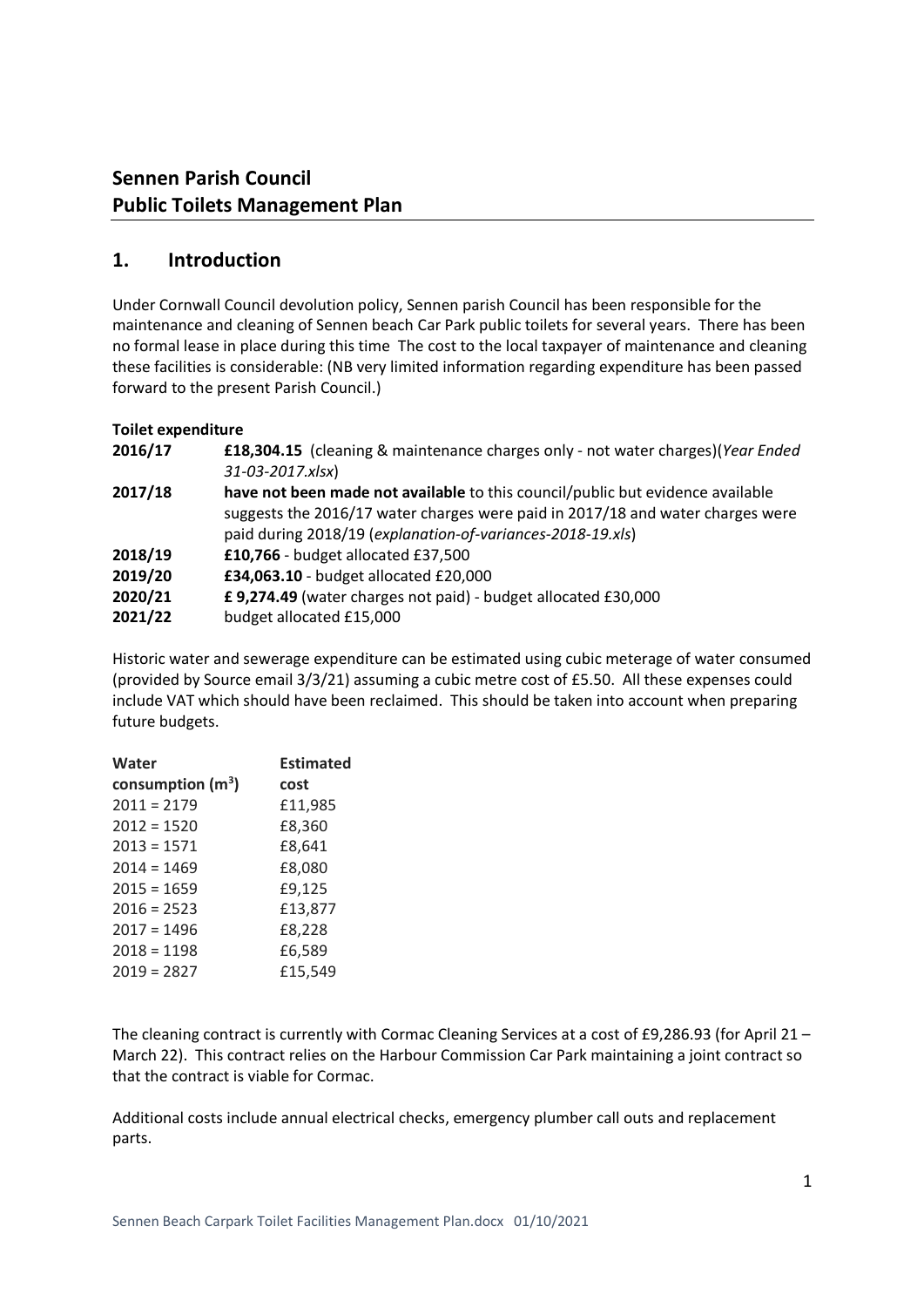This Parish Council has agreed to enter into a long term lease to formally take on ownership and management of the toilets. The Council discussed the facilities at its meeting on 02/07/21:

### **22-45 PUBLIC TOILETS**

*Cllr Shannon left the room for this item.* Cllr Puddiphatt reported on a site meeting at Sennen toilets between Councillors Gorvin, McClary, Puddiphatt, Cornwall Councillor Brian Clemens, Rob Andrew – Cornwall Councils Head of Environment Assets and Service Delivery, James Hardy – CC Community Link Officer and Philip Shannon – Car Park leaseholder.

Cornwall Council was waiting for the Parish Council to resolve to take on ownership and management of the Sennen beach toilets via the granting of a 99-year lease on 'standard' terms and conditions. Following receipt of this confirmation Cornwall Council will progress works to negotiate a surrender of the toilet block from the superior lease interest in order to grant the Parish lease and forward an initial Heads of Terms. Rob Andrew also confirmed that the previously agreed schedule of works to address faults and identified issues would be shared and based on agreed costings, Cornwall Council will provide a grant to Sennen Parish Council for the remedial works to be locally commissioned and delivered.

The site meeting confirmed the following outstanding maintenance and utility issues:

- Water supply the supply pipe had been changed by previous council and needed to be connected to the metre
- Electric supply the electric supply needs to be diverted from the Surf shop to the correct metre
- Drain blockage there is a regular issue regarding sand blocking the drains, the council will need to include costs in the asset management and risk assessment
- Urinal was still to be installed

The Clerk confirmed that there were no outstanding financial liabilities the Council needed to be aware of. Although there was a remaining issue with the water metre, the Council had been paying estimated bills. In light of this advice, **it was agreed the Parish Council would take on the ownership and management of the Sennen beach toilets via the granting of a 99-year lease on 'standard' terms and conditions to the Parish Council.**

The resolution has been communicated to Cornwall Council who are now in the process of negotiating lease alterations for the land surrounding the toilet block and preparing a Heads of Terms for the Parish Council lease. The Parish Council is waiting for Cornwall Council to provide the Heads of terms along with the schedule of agreed works and associated funding, which has been estimated to be between £5-10K. Sennen Parish Council will be able to decide how to spend the received funding on the toilets to gain best value.

## **2. Issues**

### **Building State**

- Water charges for the facilities are very costly, unresolved leaks within the facility and the supply to the facility and issues with the utility metres are a substantial ongoing risk.
- Locks: the current parish council has a key which works in the lock for the gents toilets and the service area. There are no keys for any of the padlocks (3 locks – ladies door, gated door & water connection box)
- RNLI tap: a tap in a lockable box to the rear of the disabled toilets is provided for RNLI to wash down vehicles, this appears not to be being locked when not in use. Water is available to be freely used as a result.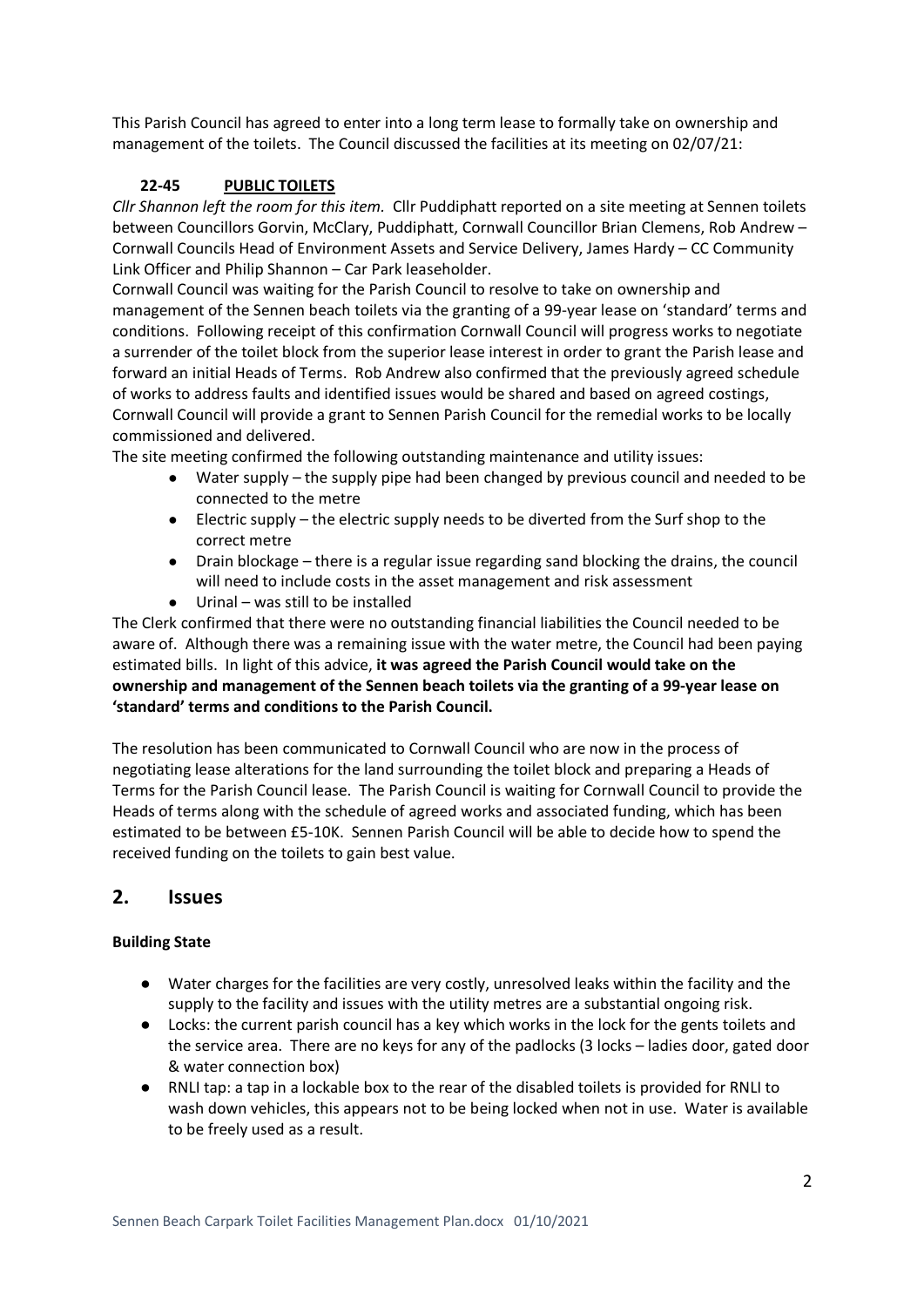● Members of the public associate car parking fees with the provision of the facility and expect the facility to be in a much better state of repair as a result

### **Building Maintenance & Cleaning**

- Repairs have been required to resolve 1 toilet leak,1 sink leak, a broken door lock, 1 broken toilet seat. One toilet has been locked as repairs were not possible and 1 sink leak remains to be resolved. The urinal purchased by the previous council in 2019 is still to be installed. It was difficult to find a plumber to attend and the plumber engaged for the work is soon to retire. Some of the work was carried out by councillors.
- There is no maintenance or servicing contract in place for the toilets. The two Wallgates (hand-washers/dryers) are only able to be repaired by Wallgates if they are to remain under warranty or eligible for service contract (repair carried out in 2019 cost £600). In August 2019 the previous Council agreed to enter into a service contract for the Wallgates (minute 20-56) but it appears that this was never implemented. Repairs since by other contractors are likely to mean a servicing contract would no longer be possible.
- The general waste bins (particularly at the multi-user entrance) attract beach and picnic rubbish which is generally overflowing by the end of the day. This bin was removed which improved the situation, but has been replaced by the cleaner.
- The sanitary bins seem to block easily leading to sanitary waste overflowing onto the floor in the ladies and multi user.
- There is reported ongoing intermittent issue of sand blocking the drains
- Oversight and monitoring of the state of the toilets has not been established as is done on an ad-hoc basis. There is no regular servicing contract or repairs contractor for the facility.

#### **Finance & Lease**

- The previous council raised the precept to cover increased cleaning charges. Historic water leaks and issues with the water supply mean that water charges have been very large. Charges are likely to continue to be high.
- Cornwall Council owns the section of car park surrounding the facilities. This is leased to private individuals & the toilets are sub-let back to the Council. The Parish Council does not receive any income from the leased land - car park charges or lease payments. *It has been confirmed that there is no annual lease income to Cornwall Council or the Parish Council the lease agreement was made with Penwith District Council with 63 years left to run (1/10/21).*
- The Parish Council has not yet had sight of the lease and associated drawings/plans and schedule of works. It is not apparent whether the facility will have any curtilage to enable maintenance access/rainwater collection tanks etc. *It has been confirmed that there is no curtilage other than access to the facilities (1/10/21)*
- The toilet facilities can cost in the region of half of the total Parish precept. No plan has previously been put in place to assess and plan for the risks associated with managing and owning the facilities.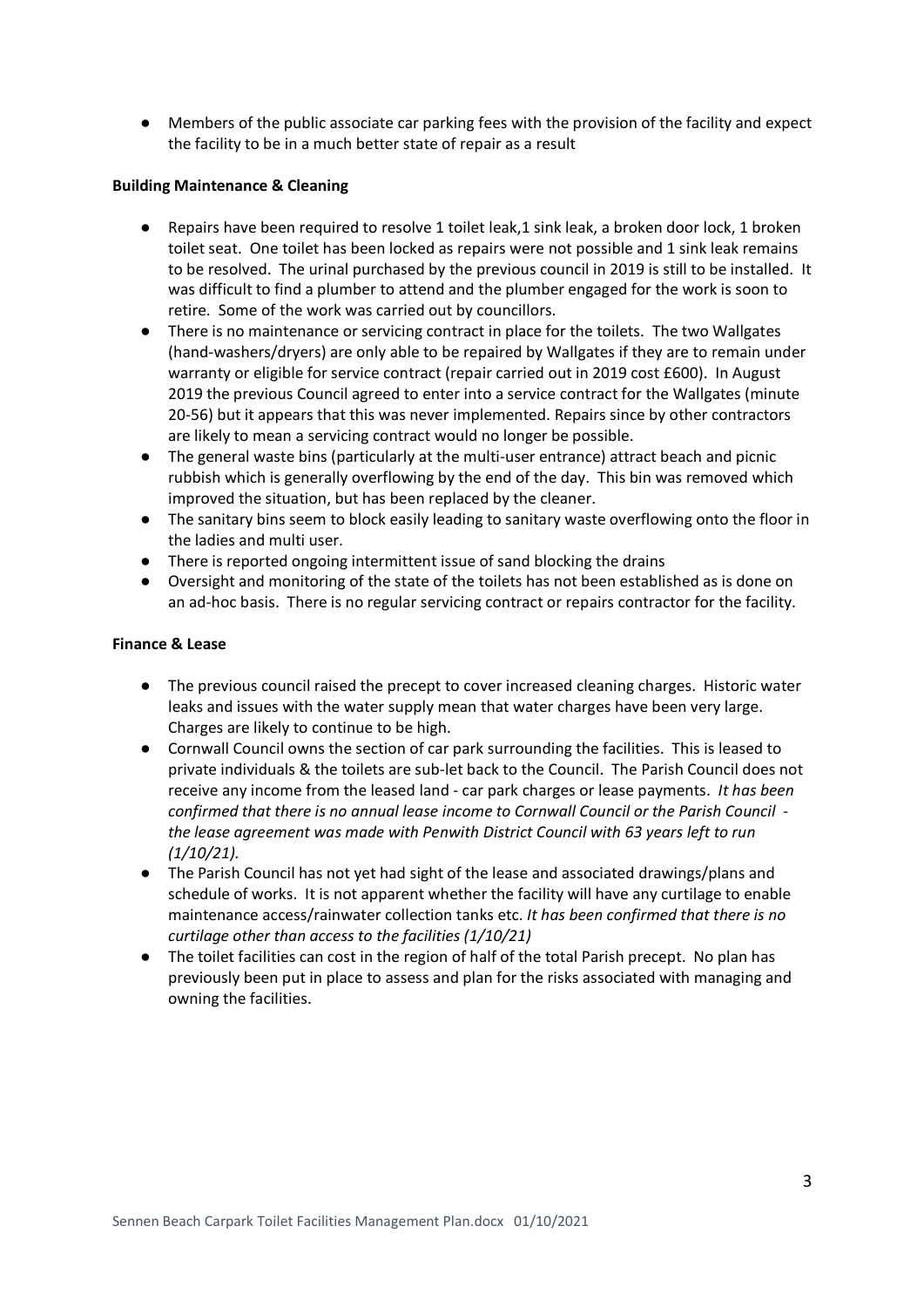# **3. Action**

The following table list actions which Sennen PC will aim to progress in partnership (Short term 6m-1yr, Med term 1-3yr, Long term 3-5yr)

| Aim/Objective                                                                                                                                                                                                     | Action                                                                                                                                                                            | Timescale           | <b>Estimated Cost</b>             | <b>Potential Partners</b>                 |
|-------------------------------------------------------------------------------------------------------------------------------------------------------------------------------------------------------------------|-----------------------------------------------------------------------------------------------------------------------------------------------------------------------------------|---------------------|-----------------------------------|-------------------------------------------|
| Ensure the Parish Council has sight of lease<br>Heads of Terms and associated documentation.<br>Ensure lease is completed satisfactorily and the<br>schedule of works and associated grant funding<br>is received | Instruct clerk to communicate at least weekly<br>with Cornwall Council (James Hardy) to ensure<br>the process is expedited                                                        | Short -<br>Priority | Clerk time                        | <b>Cornwall Council</b><br>James Hardy CC |
| Ensure adequate monitoring and oversight of<br>toilet cleaning and maintenance is put in place.<br>Ensure problems are reported and dealt with in<br>a timely manner                                              | Delegate responsibility for cleaning and<br>maintenance contracts to the Clerk with<br>assistance from the Litter & Waste Working<br>party. Comunicate point of contact to Cormac | Short-<br>Priority  | Clerk/Councillor<br>time          |                                           |
|                                                                                                                                                                                                                   | Draw up a rota for inspection of toilet hygiene<br>with written record of inspections displayed at<br>the facility                                                                | Short               | Clerk/Councillor<br>Time          |                                           |
|                                                                                                                                                                                                                   | Ensure signs giving contact details for<br>emergency issues are displayed at the facilities<br>and on the Parish website                                                          | Short               | Print<br>Clerk/Councillor<br>time |                                           |
|                                                                                                                                                                                                                   | Investigate & price a service and maintenance<br>contract to ensure ongoing repairs and<br>minimise emergency faults.                                                             | Short-<br>Medium    | Clerk/Councillor<br>time          |                                           |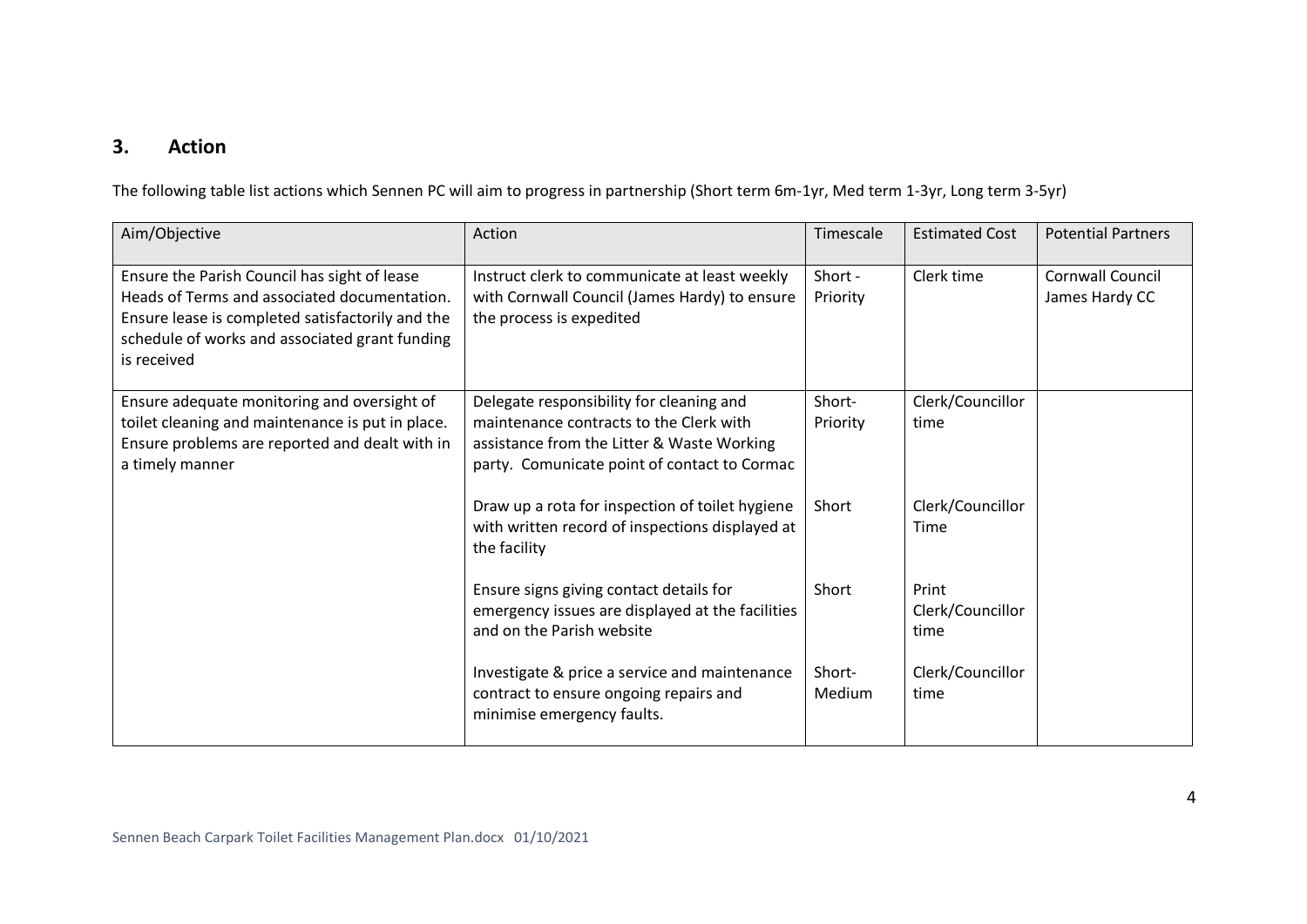| Resolve current issues & mitigate immediate<br><b>risks</b>                                                                                                                    | Delegate & instruct Clerk & Litter & Waste<br>working group to commision repair work to<br>rectify the water leak and resolve the water<br>meter issue as a matter of urgency.                        | Short-<br>Priority | Clerk/Councillor<br>time |                                                                                |
|--------------------------------------------------------------------------------------------------------------------------------------------------------------------------------|-------------------------------------------------------------------------------------------------------------------------------------------------------------------------------------------------------|--------------------|--------------------------|--------------------------------------------------------------------------------|
|                                                                                                                                                                                | Delegate & instruct Clerk & Finance &<br>Governance Committee to resolve the issues<br>of the utility meters and settle outstanding<br>bills as a matter of urgency                                   | Short-<br>Priority | Clerk/Councillor<br>time | <b>Cornwall Council</b><br><b>Divisional Member</b>                            |
| Ensure adequate and rigorous planning is put in<br>place to prepare for and manage the costs of<br>owning and managing the facilities to ensure<br>best value for the taxpayer | Delegate & instruct Clerk & Litter & Waste<br>working group to undertake a full asset risk<br>assessment                                                                                              | Short              | Clerk/Councillor<br>time | Cornwall Council<br><b>Divisional Member</b>                                   |
|                                                                                                                                                                                | Ensure the Council's insurance cover includes<br>and adequately protects the facility once the<br>lease is finalised. Establish the state of<br>current insurance arrangements (prior to<br>handover) | Short              | Clerk/Councillor<br>time | James Hardy CC                                                                 |
| Formulate a plan for best value use of Cornwall<br>Council grant funding & consider whether<br>additional funding should be sought for<br>sufficient refurbishment.            | Delegate & Instruct Clerk & Litter & Waste<br>Working Group to identify maintenance issues<br>and refurbishment requirements to make the<br>facilities as sustainable as possible.                    | Short              | Clerk/Councillor<br>time | <b>Cornwall Council</b><br>Cormac                                              |
|                                                                                                                                                                                | Plans of the facilities to be drawn up to be<br>used as a basis for planning and tendering for<br>future works                                                                                        | Short              | Councillor time          | <b>Councillor Burt</b>                                                         |
|                                                                                                                                                                                | Investigate the potential for water and energy<br>saving initiatives (solar panels, rainwater<br>storage tanks) - establish extent of facility                                                        | Short-<br>Medium   | Councillor/Clerk<br>time | <b>Divisional Member</b><br><b>Cornwall Council</b><br><b>Funding agencies</b> |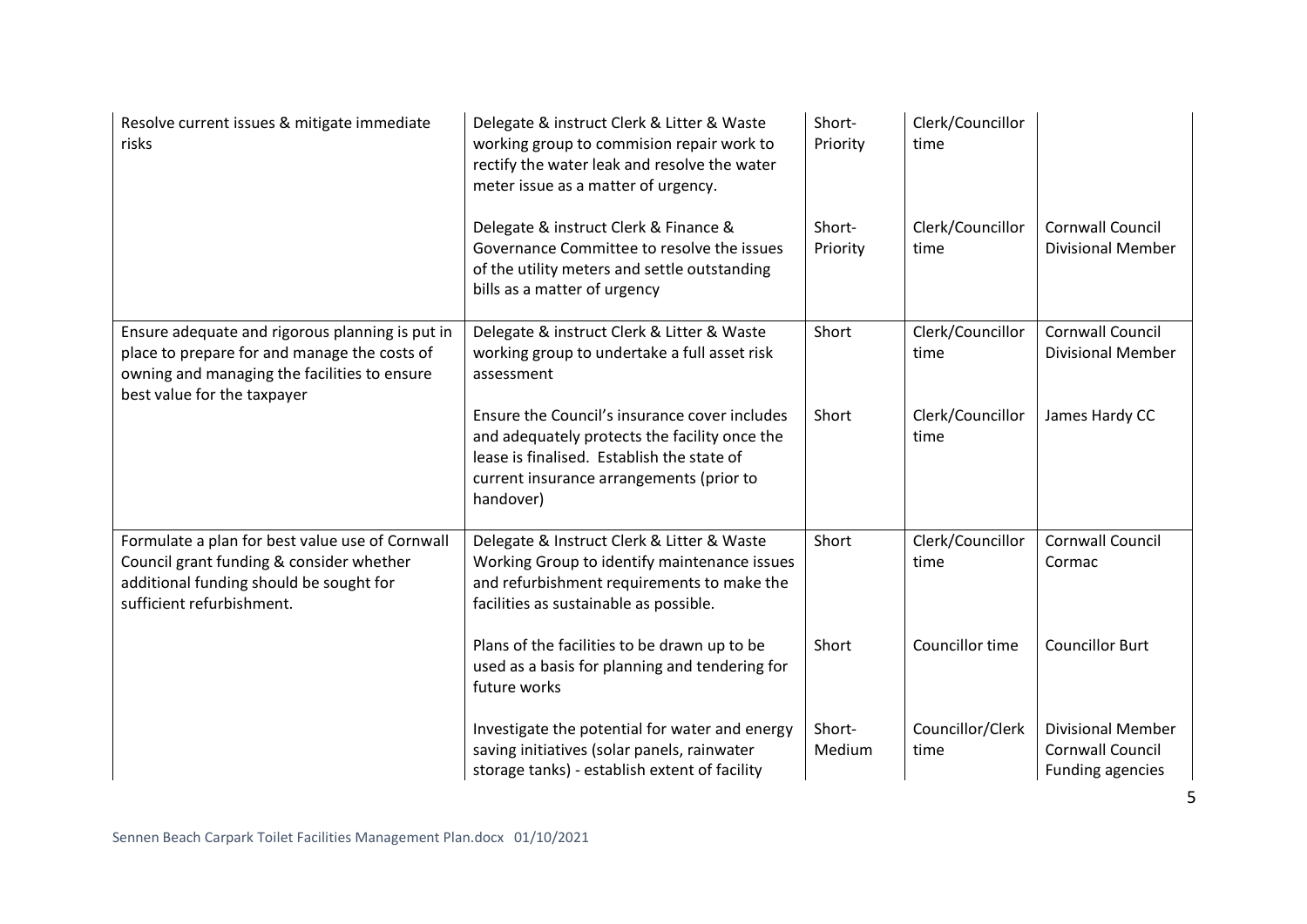|                                                                                                                                                                               | curtilage, cost initiatives and seek<br>grant/partner funding                                                                                                                                                   |                  |                          |                                                          |
|-------------------------------------------------------------------------------------------------------------------------------------------------------------------------------|-----------------------------------------------------------------------------------------------------------------------------------------------------------------------------------------------------------------|------------------|--------------------------|----------------------------------------------------------|
|                                                                                                                                                                               | Investigate the ownership of and lease<br>payments for the leased Cornwall Council car<br>park surrounding the facility                                                                                         | Short            | Councillor/Clerk<br>time | <b>Divisional Member</b>                                 |
|                                                                                                                                                                               | Actively seek an asset transfer of the car park<br>from Cornwall Council to the Parish Council.<br>NB It has been confirmed that there is no<br>income from the car-park lease to Cornwall<br>Council.          |                  |                          |                                                          |
|                                                                                                                                                                               | Discuss with neighbouring parishes any<br>potential for joint maintenance arrangements<br>for best value                                                                                                        | Short            | Clerk time               | St Buryan<br>St Just                                     |
| To minimise complaints & misunderstanding,<br>communicate arrangements regarding<br>ownership, funding & management of the<br>facilities to the local and visiting community. | Ensure the facilities remain a standing item on<br>council agendas and issues are fully discussed<br>and minuted                                                                                                | Short            | Clerk                    |                                                          |
|                                                                                                                                                                               | Ensure signs displayed at the facilities and on<br>the Parish website inform users that running<br>costs are met by the tax precept                                                                             | Short            | Clerk                    |                                                          |
|                                                                                                                                                                               | Raise awareness in the community of the cost<br>of provision and refurbishment & consult with<br>local community and businesses regarding<br>seeking additional funding for refurbishment<br>and running costs. | Short-<br>medium | Clerk/Councillor<br>time | Community<br>Local businesses<br><b>Funding agencies</b> |